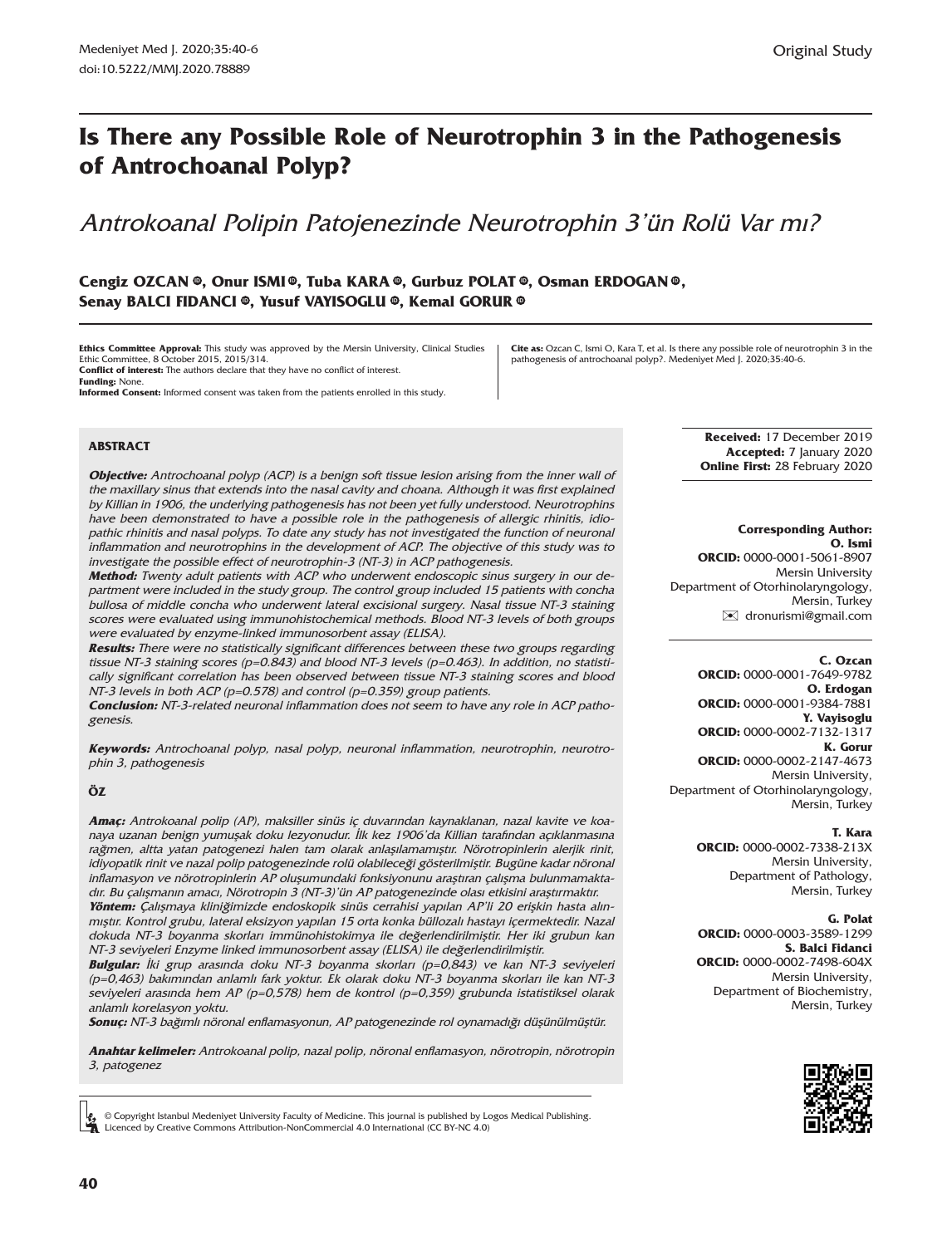# **INTRODUCTION**

Antrochoanal polyp (ACP) is a polypoid mass arising from the maxillary sinus, extending into the nasal cavity and choana through the natural or accessory ostium. It has two main components: a cystic, intramaxillary part and a solid polypoid part<sup>1</sup>. They are infrequent lesions when compared to common inflammatory nasal polyps (NPs). They comprise 3-6% of all NPs, but the incidence can be as high as 22.3%2,3. The underlying pathogenesis of ACP development has not been fully understood, yet. Chronic maxillary rhinosinusitis, allergic rhinitis (AR), tooth trauma, microvascular disorder and lymphatic obstruction have all been suggested as causative factors for  $ACP<sup>1,2,4,5</sup>$ . Investigation of ultrastructural morphology of ACPs with transmission electron microscopy demonstrated that few eosinophils and greater number of other inflammatory cells with normal surface epithelium and basement membrane have suggested chronic inflammation rather than allergy in the pathogenesis of ACP<sup>1</sup>.

The primary treatment of ACP is surgery. Initially, Caldwell-Luc operation together with simple avulsion was used, but today endoscopic sinus surgery is the most preferred surgical technique<sup>4,6</sup>. Recently, transnasal prelacrimal recess approach has been used for recurrent cases<sup>7</sup>.

Neurogenic inflammation refers to a cascade of neuroimmune interactions which results in inflammatory cell infiltration in the airway. Stimulated nasal nociceptive type C nerve fibers have the ability to initiate secretion of tachykinins including substance P (SP), calcium gene-related peptide (CGRP) and neurokinin A. These proteins initiate plasma leakage, glandular secretion and the release of inflammatory cells that induce the airway inflammation<sup>8</sup>. Neurotrophins consist of nervegrowing factors which were firstly described as neurotrophic proteins that take part in development of neurons, formation of synapse and neuronal plasticity<sup>9</sup>. Nerve growth factor (NGF) is the firstly described protein of neurotrophin family. Brain- derived neurotrophic factor (BDNF), neurotrophin 3 (NT-3) and NT 4/5 also exist. These neuropeptides have been also demonstrated to trigger neurogenic inflammation in the nasal mucosa by stimulating the nociceptive type C fibers<sup>8</sup>.

Neurotrophins were also demonstrated to have role in allergic rhinitis (AR) and pathogenesis of idiopathic rhinitis $7-10$ . In addition, there were two articles about the function of neurotrophins in chronic rhinosinusitis and pathogenesis of NP11,12. Recently, NT-3 has been shown to have a local effect on the development of non-allergic  $NP<sup>13</sup>$ . Although the main source of neurotrophins are eosinophils in the nasal mucosa, epithelial cells are another important source<sup>9</sup>.

Limited number of articles have focused on the molecular mechanisms involving in the pathogenesis of ACP14-18 and the possible role of neuronal inflammation in ACP development has not been studied yet. The neurotrophins other than NT-3 were studied largely in the nasal airway inflammation $8-12$ , therefore we aimed to evaluate the possible role of NT-3 in patients with ACP by analyzing tissue NT-3 levels using immunohistochemical and serum NT-3 levels with enzymelinked immunosorbent assay (ELISA).

### **MATERIALS and METHODS**

Approval of ethics committee was acquired for our study with a decision number of 2015/314. Written informed consent was obtained from all patients that participated in the study.

Power analysis of the study was performed according to the results of former studies assessing the relationship between NP pathogenesis and NT-3. Accordingly, the minimum sample size was 12 for each group. The study group consisted of 20 patients with ACP who underwent endoscopic sinus surgery and control group consisted of 15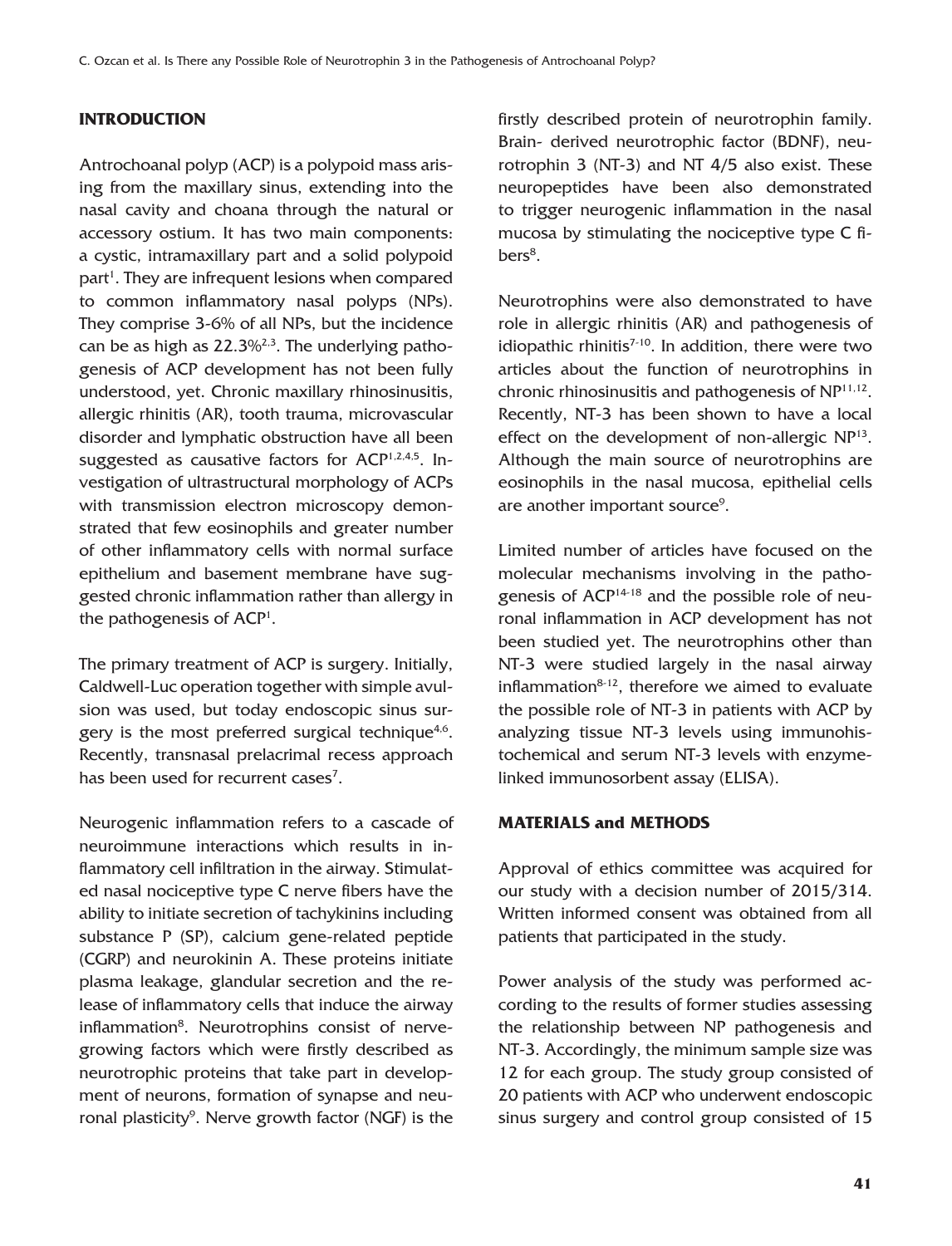patients with concha bullosa who underwent partial excision in our Otorhinolaryngology Department. Main complaint of all patients was nasal obstruction. The diagnosis of patients with ACP or concha bullosa was made based on physical examination, anterior rhinoscopy, intraoral examination, nasal endoscopy using rigid Hopkins telescopes of  $0^{\circ}$  and  $30^{\circ}$  4 mm. nasal endoscopes (Karl Storz®-Tuttlingen-Germany) and maxillofacial computed tomography results. Skin prick or blood specific IgE (sIgE) tests were performed in all patients. Sixteen allergens were used for skin Prick test panel and 35 allergens for blood sIgE panel. Patients with positive skin test or sIgE levels were excluded from the study so as to rule out the result of allergy on the study outcomes. Besides AR, patients with allergic fungal sinusitis, neurological disorders including multiple sclerosis, Parkinsonism and epilepsy were not also included in the study.

#### **Immunohistochemistry of tissue specimens**

All ACP and concha bullosa specimens were obtained during surgical procedures performed under general anesthesia. Specimens from the sinus and nasal parts of the ACP in the study and concha bullosa in the control group were obtained using cutting and Blackesley forceps. The ACP and middle turbinate mucosa specimens were fixed in 10% formalin solution. The sections of specimens were immunostained for NT-3 (Santa Cruz®, Texas, USA, dilution 1:200) according to the directions of the manufacturer<sup>19</sup>. The staining of NT-3 was observed in interstitial matrix and the cytoplasm of the inflammatory cells. Concisely, the intensity of immunostaining was analyzed. The staining intensity of NT-3 was scored semi-quantitatively in five groups: absent  $(0)$ , weak  $(+1)$ , moderate  $(+2)$ , strong  $(+3)$ , and very strong  $(+4)^{13,20}$ . The pathologist examining the sections was blinded to the study during immunohistochemical analysis. Weak  $(+1)$  and strong  $(+3)$  staining intensities of the nasal mucosa samples are demonstrated in Figures 1 and 2, respectively.



**Figure 1. Weak staining (+1) with NT-3 in the interstitial matrix (arrow) of the patient's nasal mucosa (x200, NT-3).**



**Figure 2. Strong staining (+3) with NT-3 in the interstitial matrix (arrow) of the patient's nasal mucosa (x200, NT-3).**

### **ELISA for Serum Samples**

Blood samples from all patients were drawn by venipuncture into plain tubes, and instantly centrifuged at 4000 g for 10 minutes at 4°C. The serum samples were stored at -20°C until the assay. NT-3 levels were determined in the DSX<sup>™</sup> Four-Plate Automated ELISA Processing System MicroELISA (Dynex Tecnologies, Virginia, USA), using the "Human NT-3 ELISA kit" (YH Biosearch Laboratory, Shanghai, China) according to the manufacturer's directions. The results are presented as pg/ml.

#### **Statistical Analysis**

Statistical assessment was performed using SPSS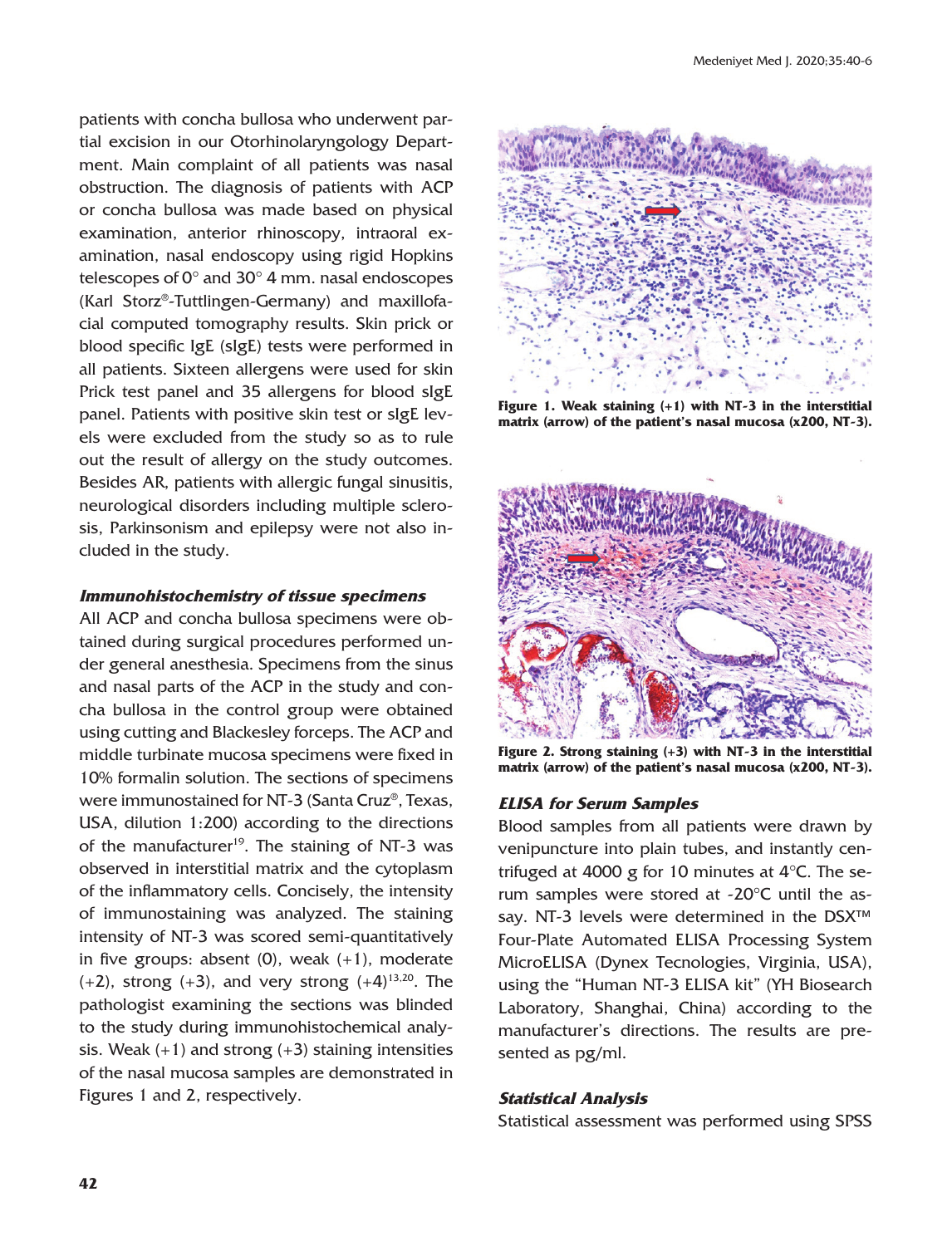version 23.0 (IBM SPSS Inc. USA-2015). Chisquare test was used to compare the distribution of the two groups according to the gender. Student's t-test was used to evaluate age disparity between two groups. Data were evaluated for normal distribution by using Shapiro-Wilk test. The Mann-Whitney U test was used to compare serum NT-3 levels between groups. Tissue NT-3 staining scores were also compared by using the Mann-Whitney U test. Correlation coefficient was used to assess the association between staining scores and serum NT-3 levels in both groups. P value of <0.05 was accepted as statistically significant.

#### **RESULTS**

There were 13 male patients in the ACP and 9 male patients in the control group. The mean age of ACP group was  $36.95 \pm 11.6$ ; while the mean age of control group was  $37.93 \pm 8.17$  years. There were no statistically significant intergroup differences regarding gender (p=0.762) and age (p=0.781) of the patients.

Serum NT-3 levels and tissue NT-3 staining scores of each patient are given in (Table 1).

**Table 1. Comparison of serum Neurotrophin 3 levels and tissue Neurotrophin staining scores of the patients were presented.**

|                                                                           | Acp group<br>$(n=20)$                               | <b>Control group P</b><br>$(n=15)$ | value |
|---------------------------------------------------------------------------|-----------------------------------------------------|------------------------------------|-------|
| Serum NT-3<br>levels (pg/ml)<br>$(Mean \pm SD, min-max)$                  | $605.9 \pm 238.8$ , $628.9 \pm 244.9$ ,<br>66-868.1 | 88-980                             | 0.463 |
| Tissue Staining scores $0.85\pm0.93$ ,<br>(Mean $\pm$ SD, min-max) 0-(+3) |                                                     | $0.8{\pm}0.9$ .<br>$0-(+3)$        | 0.843 |

NT-3: Neurotrophin 3, ACP: Antrochoanal polyp, SD: Standard deviation, min: Minimum value, max: Maximum value

Mean tissue staining scores of ACP and control groups were  $0.85\pm0.93$  and  $0.8\pm0.9$ , respectively. There wasn't any statistically significant difference between these two groups concerning tissue NT-3 staining scores (p=0.843). Comparison of staining scores between two groups are presented in Figure 3.



**Figure 3. Comparison of tissue Neurotrophin 3 staining scores between two groups has been demonstrated. (NT-3: Neurotrophin 3, ACP: antrochoanal polyp).**

Mean serum NT-3 levels of ACP and concha bullosa groups were 605.9±238.8 pg/ml and 628.9±244.9 pg/ml, respectively. There wasn't any statistically significant difference between these two groups concerning blood NT-3 levels (p=0.463). Comparison of serum NT-3 levels between two groups is demonstrated in Figure 4.



**Error Bars: 95% CI**

**Figure 4. Comparison of serum Neurotrophin 3 levels between groups was presented. (NT-3: Neurotrophin 3, ACP:**  antrochoanal polyp).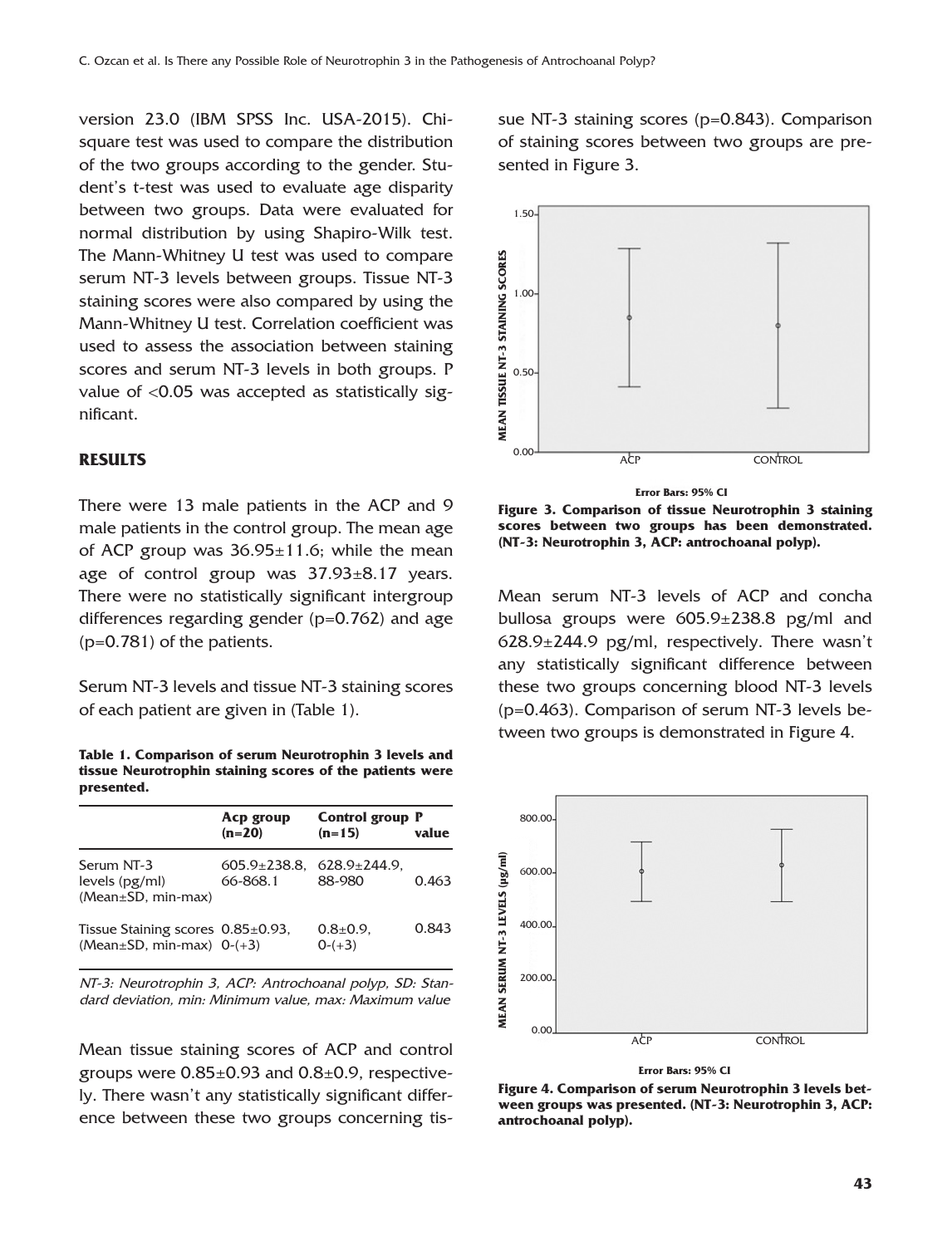When Pearson correlation coefficient was calculated, any statistically significant correlations were not observed between tissue NT-3 staining scores and blood NT-3 levels in both ACP (p=0.578) and control (p=0.359) groups.

### **DISCUSSION**

We did not detect any statistically significant differences concerning blood NT-3 levels and nasal tissue NT-3 staining scores between ACP and control groups.

ACP is the polypoid lesion of middle meatus originating from the maxillary antrum and extending into the nasal cavity and choana<sup>1</sup>. Although, it was firstly explained by Prof. Killian in  $1906<sup>21</sup>$ , the underlying pathogenesis has not yet been fully understood. According to Mills<sup>5</sup>, ACP arises from large acinous mucous glands whose ducts were blocked during the healing process of maxillary sinus infection. Rupture of these glands forms one big intramaxillary cyst that pushes the sinus mucosa away from bony part of the maxillary sinus wall. On the other hand, Berg et al.<sup>22</sup> suggested that intramaxillary cystic part of the ACPs originates from intramural cysts that can be frequently found in the healthy population. Min et al. $23$ claimed that the origin of ACP was edematous respiratory epithelium rather than glandular structures due to the paucity of submucosal glands in the histological examination of ACP. Infection or allergy related chronic inflammation occluding the antral ostium has been also speculated. Trapped air during obstruction of maxillary sinus ostium increases the tension inside the antrum and forces the preexisting antral cyst to herniate outside by the principle of Bernoulli phenomenon giving rise to ACP development $^{24}$ . When the ACP completely fills the nasopharynx, it is also speculated that it prevents formation of enough negative intranasal pressure in the contralateral side for development of contralateral ACP, so bilateral ACP cases are very rarely seen<sup>25</sup>. Lymphatic vessel obstruction rather than glandular obstruction

has been also proposed as a causative factor for the development of ACP<sup>2</sup>. Regarding molecular mechanisms, protease and proactivator-dependent proliferation<sup>17</sup>, urokinase type plasminogen activator<sup>18</sup>, arachidonic acid metabolites<sup>16</sup>, inducible nitric oxide<sup>14</sup> and human papilloma virus<sup>16</sup> infection $26,27$  have been assumed to participate in the pathogenesis of ACP.

Inflammatory NP and ACP differ greatly. Nasal polyps are mostly bilateral, whereas bilateral ACPs are very rare. Ethmoid sinus is the most common paranasal sinus that NPs originate from, whereas ACPs originate from maxillary sinus mucosa $24-27$ . Regarding cytokine profiles, eosinophil-related IL-5 is much more common in inflammatory NP, on the under hand proinflammatory cytokine IL-6 is more frequently seen in  $ACP<sup>1</sup>$ . There are also clear-cut histological differences between ACP and NP. ACP contains smaller amount of inflammatory infiltrate and significantly lesser amount of eosinophilic infiltration. ACP also contains lesser number of submucosal glands when compared to NP23,28. Ultrastructural investigation of these polyps with electron microscopy confirmed the presence of smaller amounts of inflammatory cell and eosinophilic infiltration in ACP1 . Surface epithelium and basement membrane of nasal mucosa retain their normal morphology in the ACP, however a higher number of goblet cells are found in NP. These ultrastructural findings suggest that chronic inflammation is more important than allergy in the pathogenesis of ACP<sup>1</sup>.

Neurotrophins are similar proteins as regards to their receptor affinities and their physiological functions. They were firstly described by their significant functions in the development and differentiation of nervous system. They also have an active role in inflammatory reactions of allergic diseases such as allergic rhinitis and asthma $9,29$ . The sources of neurotrophins in the nasal mucosa are epithelial and inflammatory cells (eosinophils, neutrophils and mast cells)<sup>9,29</sup>. Activated eosinophils are the main inflammatory cells that can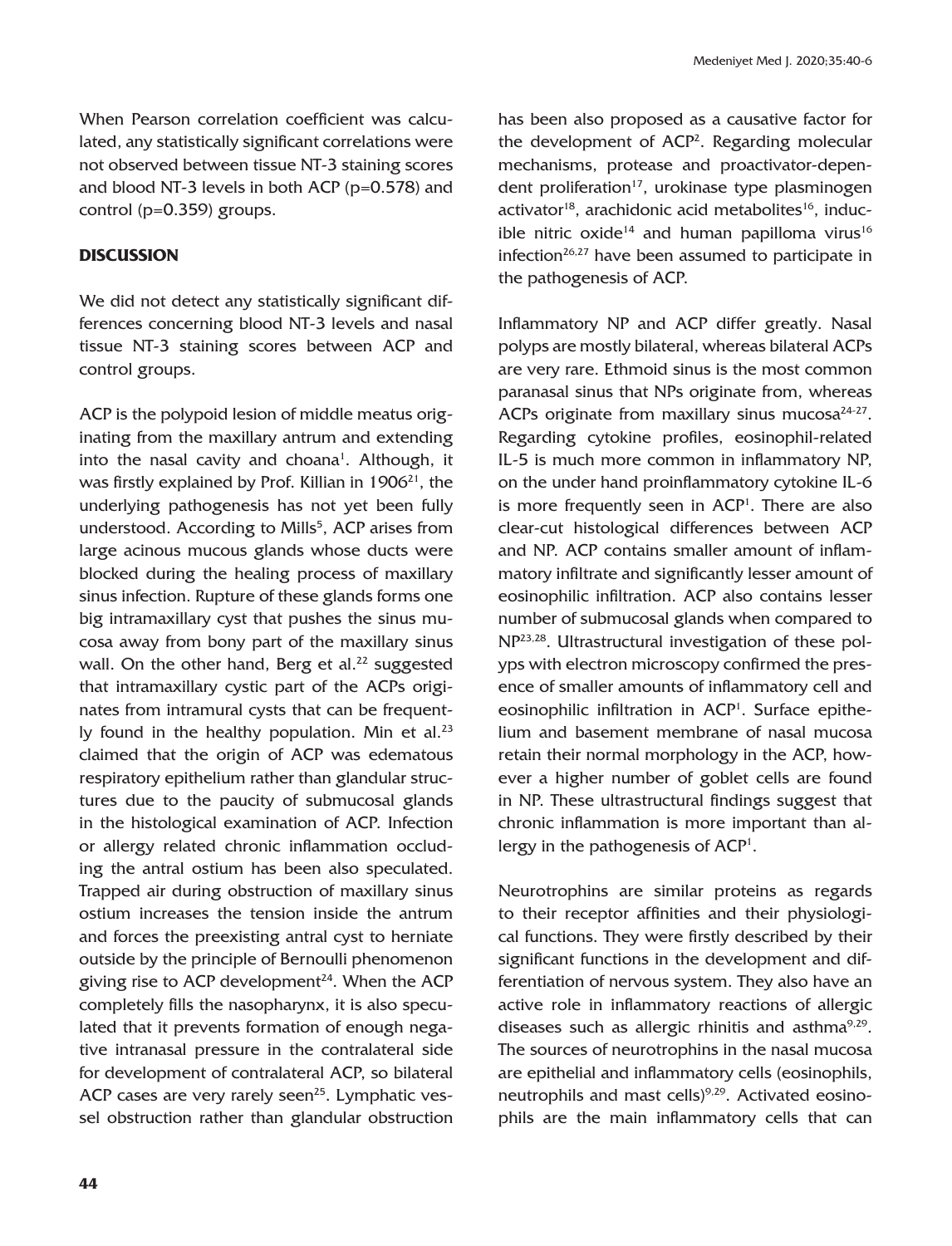produce, store and release neurotrophins during cascade reactions of airway inflammation $30,31$ . Neurotrophins can activate the nasal nociceptive type C fibers and stimulate release of SP, CGRP and neurokinin A in the inflammatory reaction in the airway. These tachykinins contribute to the inflammatory events by degranulation of mast cells, vasodilatation, secretion of mucus, cytokine synthesis and eosinophil chemotaxis<sup>8</sup>. Additionally, neurotrophins can activate eosinophils to secrete IL-4, inhibit eosinophil apoptosis, induce proinflammatory cytokine release from lymphocytes and regulate survival of mast cells $9,29$ .

The roles of neurotrophins in the pathogenesis of NPs have been also investigated. It has been shown that NP epithelial cells express higher amounts of BDNF compared to turbinate cells and proinflammatory cytokines increase the BDNF expression in cell cultures<sup>11</sup>. On the other hand, Coffey et al.12 found lower tissue BDNF and higher tissue NGF concentration in the NP group patients. The serum levels of the neurotrophins were not evaluated in patients with NP in mentioned studies. Recently, we have demonstrated that NT-3 may have local effect in NP pathogenesis without joining the systemic circulation $13$ . Most NPs demonstrate eosinophilic inflammation $12$ . In the findings of these studies $11-13$ , the interaction between neurotrophins and activated eosinophils<sup>30,31</sup> might be the cause of higher amounts of neurotrophins in the NP tissue. We concluded that paucity of eosinophilic inflammation in the ACP tissue is the most probable cause of similar serum NT-3 levels and tissue NT-3 staining between ACP and control group patients in our study.

## **CONCLUSION**

NT-3-related neuronal inflammation does not seem to have an important role in the pathogenesis of ACP. Larger-scale studies investigating other neurotrophins may reveal the importance of neuronal inflammation in the pathogenesis of ACP.

#### **REFERENCES**

- 1. Ozcan C, Zeren H, Talas DU, Küçükoğlu M, Görür K. Antrochoanal polyp: a transmission electron and light microscopic study. Eur Arch Otorhinolaryngol. 2005;262:55- 60. [\[CrossRef\]](https://doi.org/10.1007/s00405-003-0729-1)
- 2. Mostafa HS, Fawzy TO, Jabri WR, Ayad E. Lymphatic obstruction: a novel etiologic factor in the formation of antrochoanal polyps. Ann Otol Rhinol Laryngol. 2014;123:381-6. [\[CrossRef\]](https://doi.org/10.1177/0003489414522973)
- 3. Cook PR, Davis WE, McDonald R, McKinsey JP. Antrochoanal polyposis: a review of 33 cases. Ear Nose Throat J. 1993;72:401-2. [\[CrossRef\]](https://doi.org/10.1177/014556139307200607)
- 4. Deka RC. Antrochoanal polyp: Its pathogenesis origin and management by functional endonasal endoscopic surgery. Indian J Otolaryngol Head Neck Surg. 1999;51:33-5. [\[CrossRef\]](https://doi.org/10.1007/BF02996841)
- 5. Mills CP. Secretory cysts of the maxillary antrum and their relation to the development of antrochoanal polypi. J Laryngol Otol. 1959;73:324-34. [\[CrossRef\]](https://doi.org/10.1017/S0022215100055365)
- 6. Ozcan C, Unal M, Görür K, Pata YS. A review of antrochoanal polyps in 14 cases. Kulak Burun Bogaz Ihtis Derg. 2002;9:188-92.
- 7. Comoglu S, Celik M, Enver N, Sen C, Polat B, Deger K. Transnasal Prelacrimal Recess Approach for Recurrent Antrachoanal Polyp. J Craniofac Surg. 2016;27:1025-7. [\[CrossRef\]](https://doi.org/10.1097/SCS.0000000000002699)
- 8. Ismi O, Ozcan C, Karabacak T, et al. Local Effect of Neurotrophin-3 in Neuronal Inflammation of Allergic Rhinitis: Preliminary Report. Balkan Med J. 2015;32:364-70. **[\[CrossRef\]](https://doi.org/10.5152/balkanmedj.2015.151028)**
- 9. Manti S, Brown P, Perez MK, Piedimonte G. The Role of Neurotrophins in Inflammation and Allergy. Vitam Horm. 2017;104:313-341. [\[CrossRef\]](https://doi.org/10.1016/bs.vh.2016.10.010)
- 10. Gelincik A, Aydın F, Ozerman B, et al. Enhanced nerve growth factor expression by mast cells does not differ significantly between idiopathic and allergic rhinitis. Ann Allergy Asthma Immunol. 2012;108:396-401. [\[CrossRef\]](https://doi.org/10.1016/j.anai.2012.04.006)
- 11. Jornot L, Grouzmann E, Lacroix JS, Rochat T. BDNF and DPP-IV in polyps and middle turbinates epithelial cells. Rhinology. 2007;45:129-33.
- 12. Coffey CS, Mulligan RM, Schlosser RJ. Mucosal expression of nerve growth factor and brain-derived neurotrophic factor in chronic rhinosinusitis. Am J Rhinol Allergy. 2009;23:571-4. [\[CrossRef\]](https://doi.org/10.2500/ajra.2009.23.3412)
- 13. Ismi O, Kara T, Polat G, Bobusoglu O, Vayısoglu Y, Gorur K, Ozcan C. Is there any effect of neurotrophin-3 on the pathogenesis of non-allergic nasal polyps? J Laryngol Otol. 2018;132:724-728. [\[CrossRef\]](https://doi.org/10.1017/S0022215118000981)
- 14. Ozcan C, Apa DD, Pata YS, Görür K, Akbaş Y. Expression of inducible nitric oxide synthase in antrochoanal polyps. Int J Pediatr Otorhinolaryngol. 2003;67(4):383-8. [\[CrossRef\]](https://doi.org/10.1016/S0165-5876(02)00405-6)
- 15. Rudack C, Stoll W, Bachert C. Cytokines in nasal polyposis, acute and chronic sinusitis. Am J Rhinol. 1998;12:383-8. [\[CrossRef\]](https://doi.org/10.2500/105065898780708008)
- 16. Jang YJ, Rhee CK, Oh CH, Ryoo HG, Kim HG, Ha M. Arachidonic acid metabolites in antrochoanal polyp and nasal polyp associated with chronic paranasal sinusitis. Acta Otolaryngol. 2000;120:531-4. [\[CrossRef\]](https://doi.org/10.1080/000164800750046054)
- 17. Kosugi T, Morimitsu T, Matsuo O, Mihara H. A proteaseantiprotease system in antrochoanal polyp. I. Evidence for the existence of proactivator. Arch Otorhinolaryngol. 1979;225:97-102. [\[CrossRef\]](https://doi.org/10.1007/BF00455209)